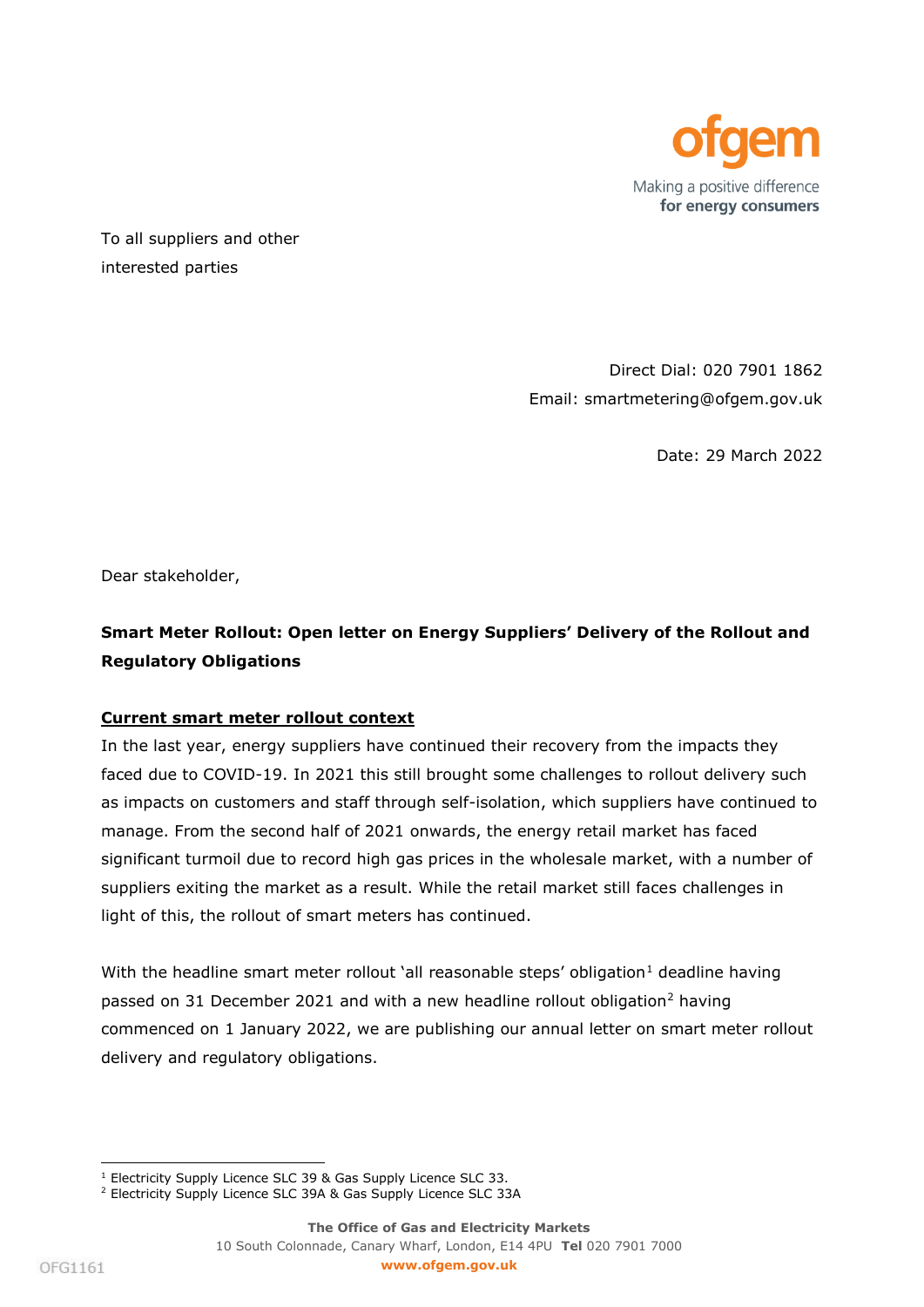Smart metering brings immediate benefits to consumers, helping them to take control of their energy usage, and is a key enabler for the transition to a more flexible energy market and the delivery of net zero emissions by 2050. Ofgem's role is to provide regulatory oversight of this rollout, ensuring consumers' interests are protected, and to monitor and engage with suppliers where we believe a supplier may be in breach of the relevant licence obligations<sup>3</sup>.

This letter sets out our observations on the rollout and wider regulatory obligations. These observations are relevant to all suppliers, regardless of size.

## **Smart meter rollout regulatory framework**

As of 1 January 2022, a new regulatory framework has come into effect following the deadline for the headline 'all reasonable steps' obligation passing on 31 December 2021.

## 'All Reasonable Steps' obligation

Under the 'all reasonable steps' obligation, energy suppliers were obligated to take all reasonable steps to ensure that a smart meter was installed at all of it's domestic and small non-domestic premises by 31 December 2021. Given the importance of this obligation, Ofgem has been monitoring supplier progress carefully throughout the rollout and has been preparing to undertake our assessment of supplier compliance once the deadline passed. To support this assessment, Ofgem asked all suppliers to report to us on their delivery under this obligation. The last tranche of that information was submitted to Ofgem at the end of January 2022. We are currently progressing our assessment of the all reasonable steps obligation. We will have regard to our published Enforcement Guidelines when deciding whether to open an enforcement case.

## Rollout obligation from 1 January 2022 onwards

At the start of 2022, a new 4-year rollout obligation<sup>4</sup> commenced which suppliers must comply with. The obligation will run until the end of 2025 and will see all suppliers in the market subject to binding annual installation targets. A failure to achieve the binding annual installation targets will be a breach of a supplier's licence. The overall framework was confirmed by BEIS in June 2020<sup>5</sup> and the targets and tolerances for the first two years of the obligation were confirmed in June  $2021<sup>6</sup>$ . This has given suppliers significant time to plan for their delivery under this obligation.

10 South Colonnade, Canary Wharf, London, E14 4PU **Tel** 020 7901 7000

<sup>&</sup>lt;sup>3</sup> Enforcement action will be considered where an investigation identifies a breach in accordance with our [Enforcement Guidelines](https://www.ofgem.gov.uk/publications-and-updates/enforcement-guidelines)

<sup>4</sup> Electricity Supply Licence SLC 39A & Gas Supply Licence SLC 33A

<sup>5</sup> [Government decision on post-2020 framework](https://www.gov.uk/government/consultations/smart-meter-policy-framework-post-2020)

<sup>6</sup> [Reporting thresholds](https://assets.publishing.service.gov.uk/government/uploads/system/uploads/attachment_data/file/990525/smart-meter-policy-framework-post-2020-govt-response-minimum-annual-targets.pdf)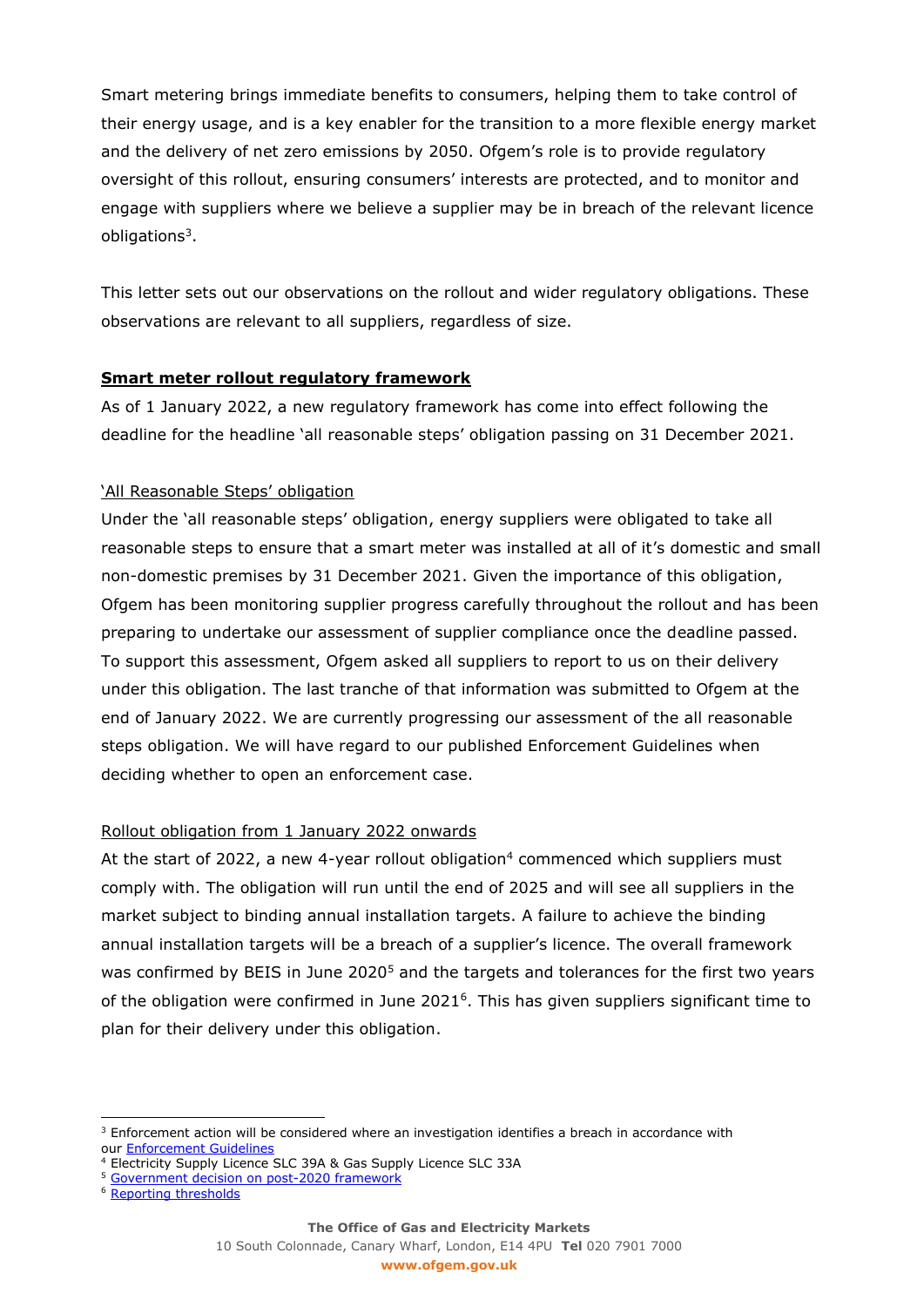We recognise that from the second half of 2021 onwards the energy retail market has been under significant pressure with a number of suppliers exiting the market and going through the Supplier of Last Resort (SoLR) process. We welcome energy suppliers' ongoing engagement in the process and their participation to date. Suppliers who have taken on a significant amount of customers through the SoLR process prior to 31 December 2021 are likely to have seen an increase in their overall targets for 2022, which will have impacted on their plans for their smart meter rollout delivery.

We recognise that this will be a challenge for some suppliers, and we note that it is one we expect to see them actively working to meet. Suppliers should be adjusting their plans for delivery accordingly and with 9 months of the first rollout year under this obligation still to go, we consider that suppliers have enough time to do this. We will be developing a template for supplier reporting on their performance against their targets. Within that template, we anticipate that we will include a section where suppliers will be able to reflect on the challenges they have faced in rolling out smart meters throughout the year, and it will be open to suppliers to reflect on how taking on customers through SoLRs may have affected their targets. However, this does not remove or otherwise dilute the requirement for suppliers to achieve the binding annual installation targets. Where we obtain information indicating that a supplier is contravening, or appears to be contravening, a relevant condition or requirement we will carefully consider the circumstances, whether it is appropriate to take enforcement action and what form that enforcement action may take by reference to our enforcement guidelines. We will provide suppliers with an opportunity to input on the template before issuing formally for submission in January 2023.

In addition, we note that where a supplier fails to achieve one or both of its installation targets, in deciding whether to pursue action, we will have overall regard to our Enforcement Guidelines<sup>7</sup> including the following factors:

- The point at which the supplier became aware that it was tracking behind in terms of meeting one or both of its targets.
- What actions the supplier took to try to mitigate the impact of the issues the supplier was experiencing; and
- The extent to which the issue was within the supplier's control.

Furthermore, we note that by 31 January 2022, all suppliers were required to report their 2022 targets to Ofgem and as a further new requirement were obligated to publish these targets on their websites and submit the link to Ofgem $^8$ . While we recognise that this was the first year suppliers were required to report on the new obligation and to publish their targets, not all suppliers did this to the required timelines or to the required standard. We

<sup>&</sup>lt;sup>7</sup> [The Enforcement Guidelines | Ofgem](https://www.ofgem.gov.uk/publications/enforcement-guidelines)

<sup>&</sup>lt;sup>8</sup> Electricity Supply Licence SLC 44A & Gas Supply Licence 38A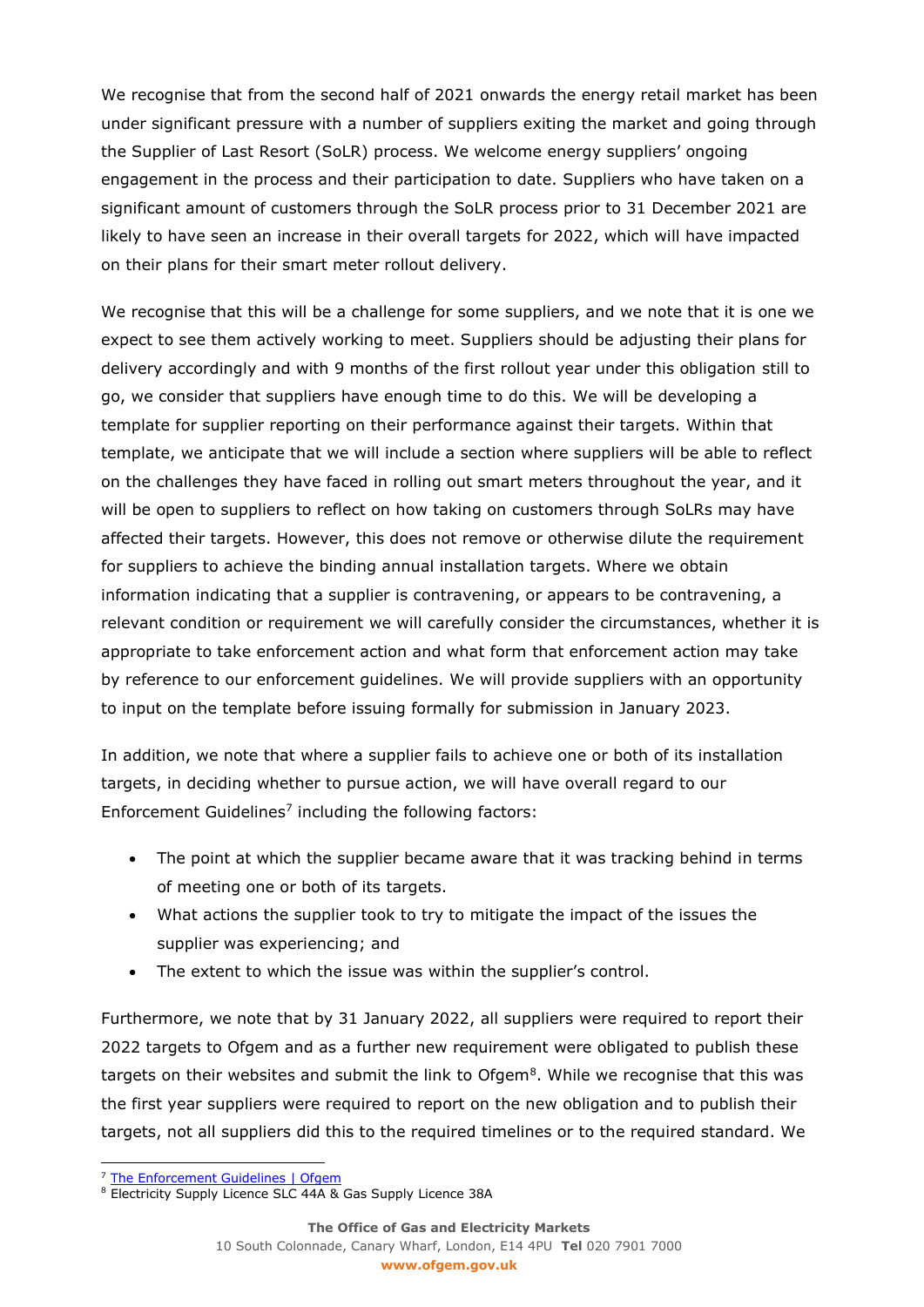have been engaging with suppliers directly on this issue but would note that the requirements on reporting to the Authority are set out in the licence. When suppliers come to report to us at the end of January 2023, we expect suppliers to fully meet the obligations set out in licence<sup>9</sup>. We have published suppliers' links to their current targets on our website $^{10}$ .

## **Rollout Delivery**

With suppliers now required to meet set installation targets, it is of vital importance that suppliers continue to optimise delivery of the rollout to customers. Maximising successful installations has always been critical to the delivery of the smart meter rollout and we would note that it will likely be a vital component with regards to achieving targets for 2022. In previous open letters published by Ofgem $11$ , we have highlighted the importance of customer engagement, opening up eligibility and maximising installations, all of which remain highly relevant as suppliers continue to deliver under the new rollout framework.

Given the current stage of the rollout, suppliers should have the capacity and flexibility of resource to meet smart meter demands. Suppliers are accountable under their licence for delivery, including the quality and safety, of the installation process, whether that is carried out by in-house or third-party installers. We note that we would not expect installer capacity to be a constraint on the rollout for any supplier.

In previous open letters we have highlighted the need for suppliers to reduce installation abort rates in order to maximise successful installations. This is an area which has previously seen a significant degree of variation in performance across suppliers, and this continues to remain the case. In 2021 the best performers were able to achieve a total abort rate of approximately 14%, which covers aborted installations due to technical issues as well as customer-led aborts. This is in contrast to the average abort rates of approximately 23% across the large suppliers. Abort rates is an area that suppliers should be able to impact by focusing on the end-to-end process and optimising the customer journey and active appointment management, particularly in regard to customer-led aborts. Suppliers should have a substantial focus on driving improvements in this area, as every installation appointment attended is an opportunity to secure progress towards this year's mandatory installation targets.

Another key aspect suppliers should focus on is cancellations, including customer and installer driven, and the re-booking of cancelled and failed appointments. Suppliers should be monitoring cancellations and tracking the reasons behind why these are taking place in

<sup>&</sup>lt;sup>9</sup> Electricity Supply Licence SLC 44A and Gas Supply Licence SLC 38A

<sup>&</sup>lt;sup>10</sup> [2022 Energy Suppliers' Installation Targets](https://www.ofgem.gov.uk/energy-policy-and-regulation/policy-and-regulatory-programmes/smart-meter-transition-and-data-communications-company-dcc/supplier-smart-metering-installation-targets)

<sup>&</sup>lt;sup>11</sup> Ofgem Smart Meter Rollout Open letters in [June 2019,](https://www.ofgem.gov.uk/publications/smart-meter-rollout-energy-suppliers-progress-and-future-plans-open-letter-june-2019) [June 2020](https://www.ofgem.gov.uk/publications/smart-meter-rollout-energy-suppliers-progress-and-future-plans-open-letter-june-2020) an[d March 2021.](https://www.ofgem.gov.uk/publications/smart-meter-rollout-energy-suppliers-rollout-delivery-open-letter-march-2021)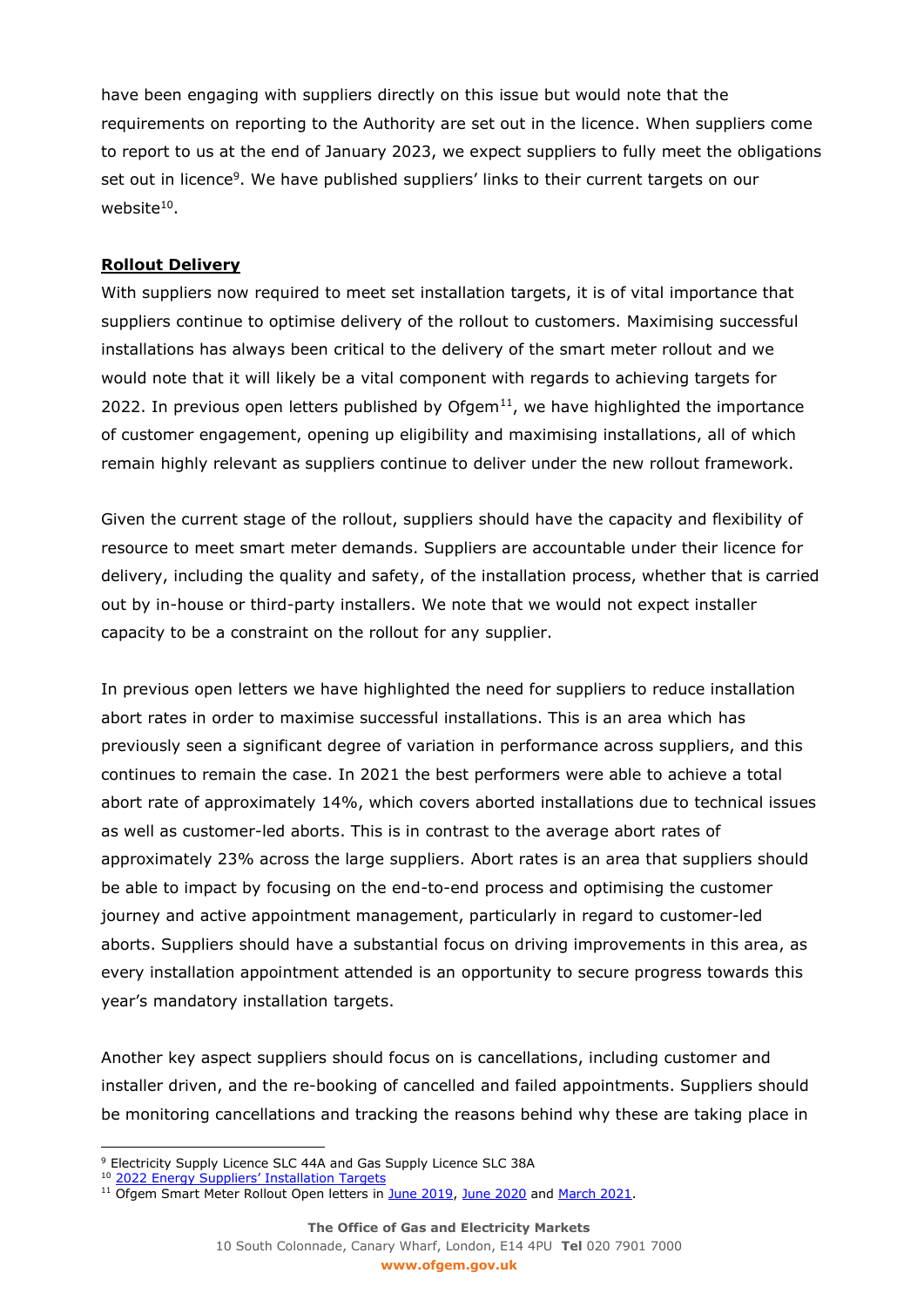order to understand any key drivers in this area. Suppliers should also have robust rebooking processes in place to ensure any failed appointments are re-scheduled in a timely and effective manner. Suppliers should be using their data to continually review performance in these areas and drive improvements wherever possible.

## Radio Tele Switch

Currently the technology which operates the Radio Tele Switch meters (RTS) is scheduled to be switched off in March 2023. We are aware many suppliers already have a suitable meter in place for these customers, however we are also aware of some wider issues. We fully expect all of industry to be proactively working towards solutions to any potential barriers so that consumers are not left exposed to any potential detriment.

Energy suppliers are obligated to ensure all customers have appropriate metering arrangements in place and suppliers should be working hard to ensure all customers with traditional RTS meters are offered a smart meter prior to the switch off. If a workable industry solution cannot be reached in a timely manner prior to the cut-off date, then we would expect mitigating arrangements be prepared and implemented well in advance of this date.

## **Other Regulatory Obligations**

## New and Replacement Obligation

The New and Replacement Obligation (NRO) requires energy suppliers to take all reasonable steps to install a compliant smart meter (i.e. a SMETS2 meter) wherever a meter is replaced or where a meter is installed for the first time (e.g. in new premises).<sup>12</sup> In 2021, industry has made further progress in developing required SMETS2 solutions with a large percentage of customers now eligible for SMETS2. Whilst we recognise that there still remain a small number of specific circumstances where installing smart meters presents challenges, continuing to reduce the number of non-SMETS2 installations should be an ongoing area of focus for all suppliers. We also expect suppliers to continually review ineligible customer groups and put in place processes for installations when a solution becomes available.

We would note that in 2021 the level of traditional meter installations appeared to account for the majority of non-SMETS2 installations for most large suppliers. While it is not mandatory for customers to have a smart meter installed, we remind suppliers that they are obligated to take all reasonable steps to ensure that the meter they install is a SMETS2 meter. We expect suppliers to work through objection handling and track the reasons

<sup>&</sup>lt;sup>12</sup> Electricity Supply Licence SLC 39.7 & Gas Supply Licence SLC 33.7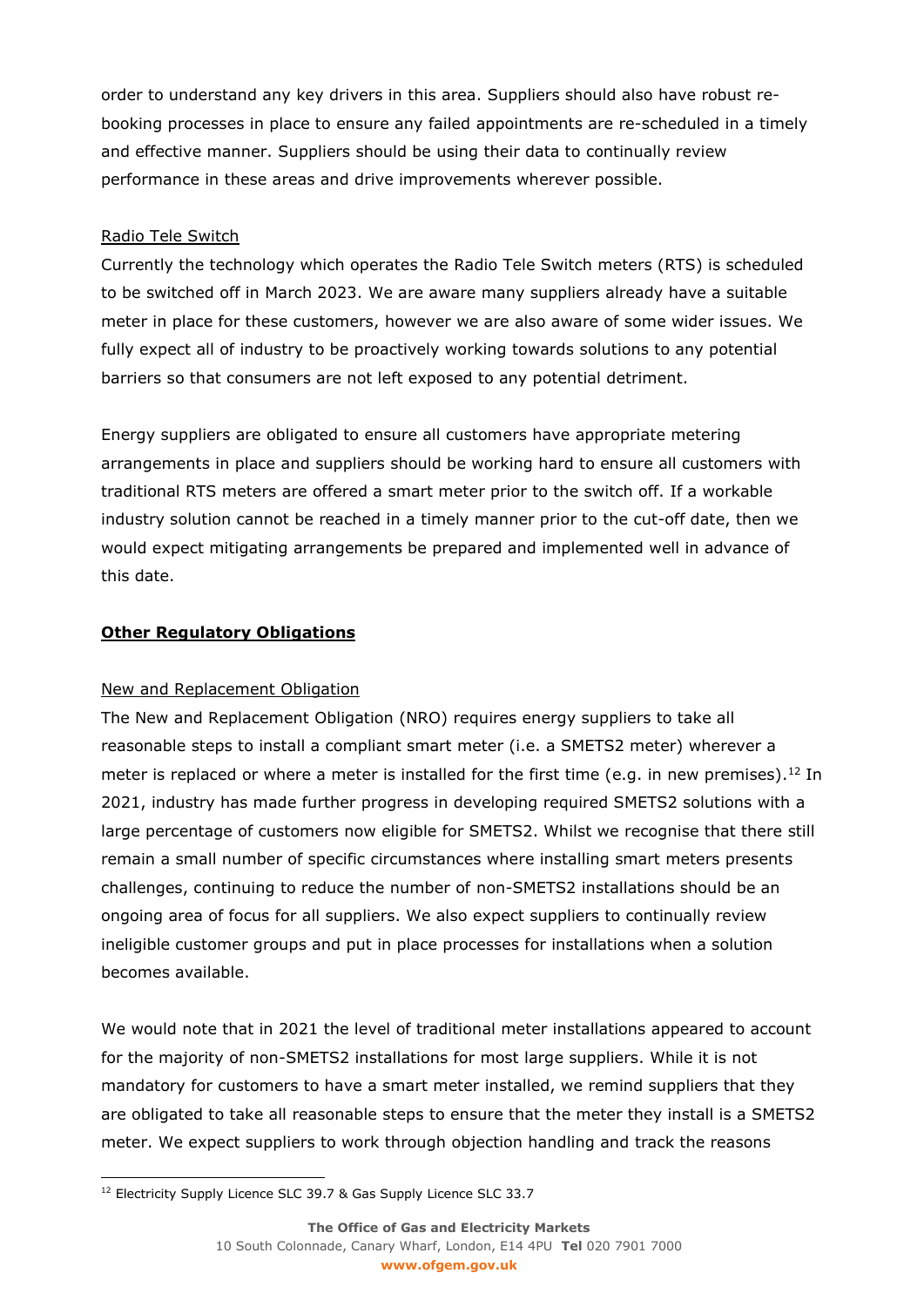behind why non-SMETS2 meter installations are taking place in order to overcome any key issues. In the event that a non-SMETS2 meter is installed in a property, suppliers should be able to provide evidence demonstrating why each of these installations was in the best interests of the customer.

We would also note that, not only is it critical that consumers receive the industry standard meter, suppliers should also consider the importance of installing meters that count towards the new framework targets. We have been, and will continue to, engage directly with suppliers in this area to ensure suppliers continue to bring down the volume of non-SMETS2 meters they are installing.

## Enrolment & Adoption

The Enrolment and Adoption obligation requires suppliers to take all reasonable steps to ensure that their SMETS1 meters become eligible for enrolment.<sup>13</sup> Once eligible, suppliers must take all reasonable steps to enrol their SMETS1 meters into the Data Communication Company (DCC) within 12 months of the meter becoming eligible. Suppliers are also required by their licence to take all reasonable steps to ensure all unenrolled SMETS1 meters are replaced with a SMETS2 meter by the end of the year, 31 December 2022.

SMETS1 enrolment is of fundamental importance as it is the route to ensuring that SMETS1 customers who have lost smart functionality when they have switched have this restored and that those customers that switch supplier in future retain their smart functionality. This is vital as it will enable customers to realise the enduring benefits of smart metering. Since the end of July 2019, the DCC and suppliers have been enrolling SMETS1 meters continually, with significant progress being made thus far. Approximately 8 million SMETS1 meters have been enrolled to date and we expect this to continue at scale throughout 2022.

To date a large percentage of Initial Operating Capability (IOC) and Middle Operating Capability (MOC) cohorts have been enrolled, with the enrolment of the Final Operating Capability (FOC) cohorts progressing and the enrolment of dormant meters by DCC expected to complete shortly. We expect those suppliers with remaining IOC and MOC meters to enrol, who have already had longer than the relevant 12-month window, to urgently work with the DCC to enrol them whilst taking into consideration the capacity required on DCC's systems to enrol FOC meters during this time.

This is a critical year for SMETS1 enrolment as it is the final year of the programme and suppliers should be working towards completing the migration of SMETS1 meters by the

<sup>&</sup>lt;sup>13</sup> Electricity Supply Licence SLC 54 and Gas Supply Licence SLC 48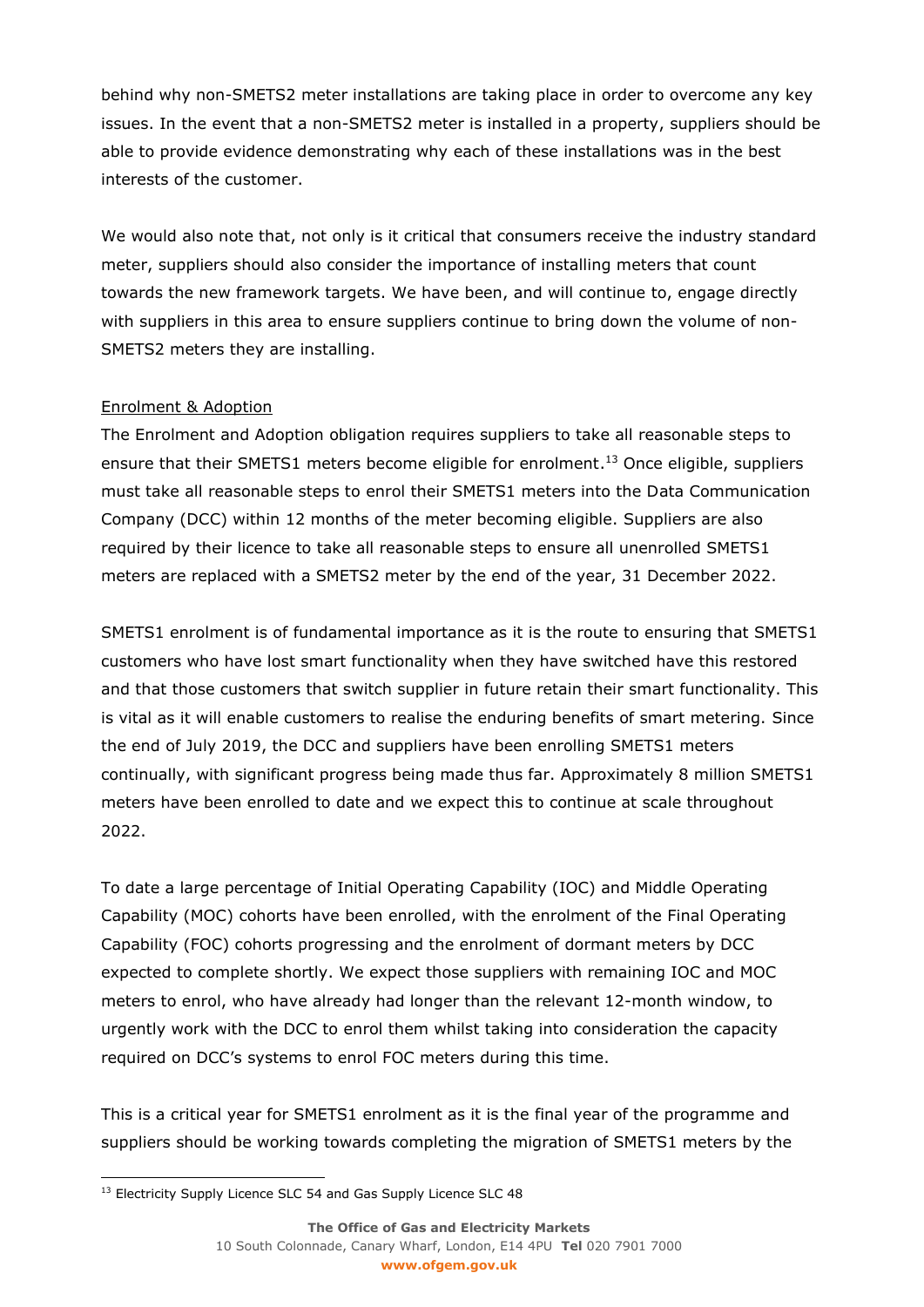end of this year. Suppliers should also be planning to replace unenrolled SMETS1 meters with SMETS2 meters by the end of this year in line with the relevant licence obligations<sup>14</sup>.

## Operational Licence Condition

The Operational Licence Condition (OLC) obligation requires suppliers to take all reasonable steps to operate smart meters in smart mode<sup>15</sup>. With the continued roll out of SMETS2 meters and with the SMETS1 enrolment and adoption programme nearing its conclusion, it is critical that suppliers ensure customers have a smart meter that operates in smart mode.

Suppliers should have the relevant processes and systems in place to be able to operate smart meters in smart mode in various scenarios, including: SMETS1 meters enrolled into the DCC; active SMETS1 meters gained through churn; and dormant SMETS1 meters gained through churn. We also expect suppliers to work through any technical difficulties to enable them to operate smart meters in smart mode.

Whilst we have seen good progress being made by industry in this area, we are monitoring progress closely and we would note that there remains room for improvements in supplier performance in this area. As highlighted in previous open letters<sup>16</sup>, we expect suppliers to be demonstrating compliance with this obligation. We intend to continue to engage directly with suppliers about performance in this area. Furthermore, to support consumers in realising the benefits of enrolment, in particular where their meter was previously dormant, we expect that suppliers will provide timely information to their customers following the enrolment of their smart meters.

All SMETS2 meters should be operated promptly in smart mode both upon installation and upon gaining a meter on churn. Suppliers should have the right processes in place to correctly identify where they have gained a SMETS2 meter through churn and should be working through any technical difficulties to enable the supplier to operate the meter in smart mode. Ensuring that customers retain their SMETS2 smart functionality upon churn should be a key focus for suppliers and we will engage directly with suppliers whose performance in this area needs to improve. Where a supplier has not commissioned the meter immediately upon installation, suppliers should have processes in place to ensure that the meter is subsequently connected to the DCC and operated within a timely manner.

Separately, we would also note the importance of ensuring meters are kept up to date with relevant firmware upgrades. Suppliers should ensure they are aware of any requirements

<sup>&</sup>lt;sup>14</sup> Electricity Supply Licence SLC 54 and Gas Supply Licence SLC 48

<sup>&</sup>lt;sup>15</sup> Electricity Supply Licence SLC 49 and Gas Supply Licence SLC 43

<sup>&</sup>lt;sup>16</sup> Ofgem Smart Meter Rollout Open Letters [March 2021](https://www.ofgem.gov.uk/publications/smart-meter-rollout-energy-suppliers-rollout-delivery-open-letter-march-2021) and [June 2020](https://www.ofgem.gov.uk/publications/smart-meter-rollout-energy-suppliers-progress-and-future-plans-open-letter-june-2020)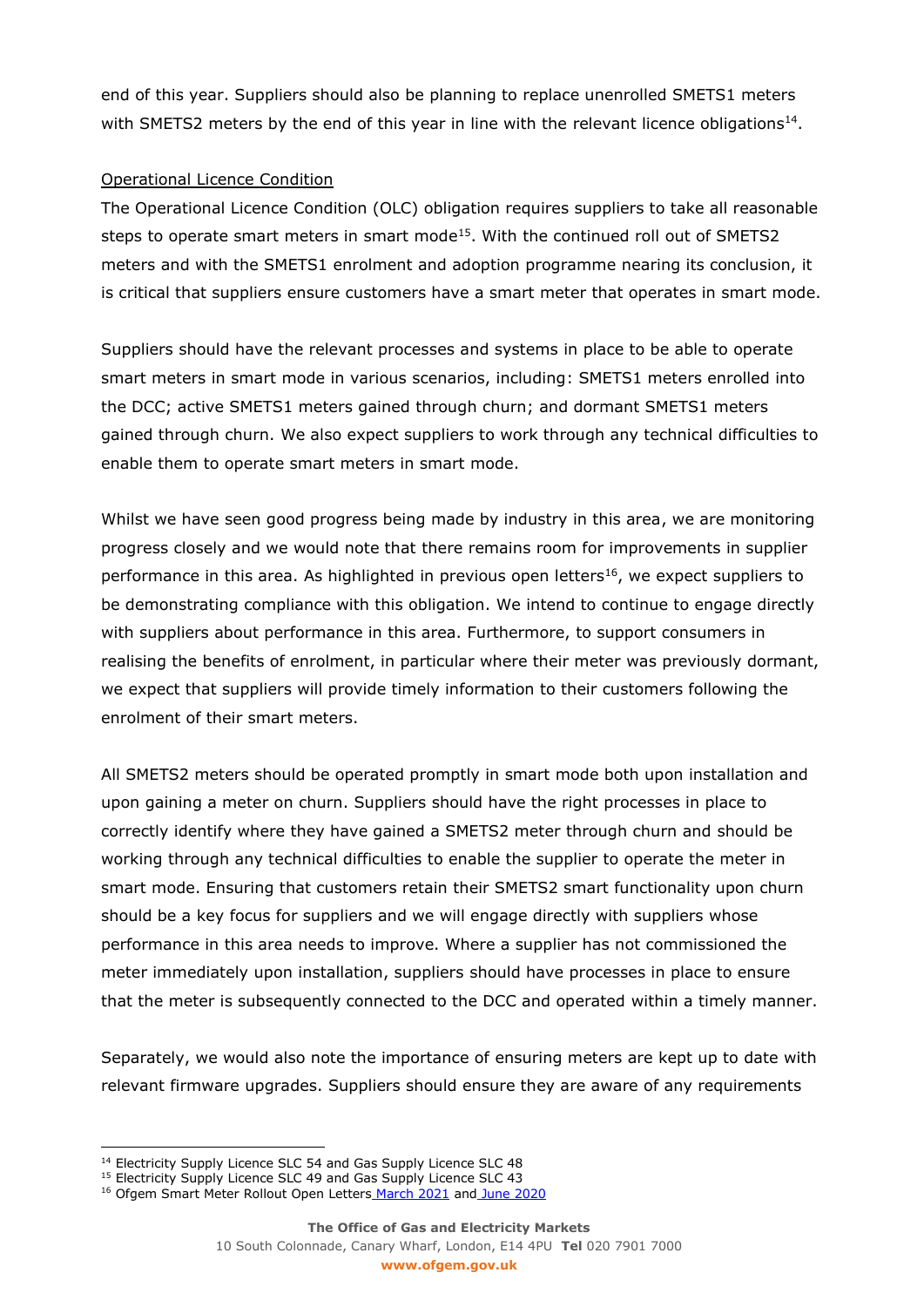to keep meters compliant and take steps to ensure any necessary firmware upgrades are implemented in a timely manner.

## Smart Metering Installation Code of Practice

The Smart Metering Installation Code of Practice (SMICoP) aims to ensure that consumers receive a high standard of service throughout the installation process and can use and benefit from their smart metering equipment.<sup>17</sup>

Supplier compliance with the requirements of SMICoP<sup>18</sup> is monitored through measures including a customer survey of the installation experience. Ofgem will be reviewing SMICoP performance on both a quarterly and annual basis going forward. Our recent annual review of customer survey results (for the period Q1 2021-Q4 2021) has identified some suppliers performing at a lower level when compared to the top performing suppliers in some areas. This variance in performance is particularly prominent in the provision of energy efficiency guidance to customers following the installation of their smart metering equipment. Offering tailored energy efficiency guidance and demonstrating the functionality of the In Home Display (IHD) during the smart meter installations is a crucial part of the customer journey. This process helps maximise the benefits of the rollout for consumers and their ongoing engagement with the retail energy market. We are writing to some suppliers asking them to set out their plans for improvement, and we will monitor their progress with this. We will continue to monitor supplier SMICoP performance closely to help ensure an improved installation experience for consumers.

We would also note that access to information on energy usage through an IHD brings significant consumer benefits. We expect suppliers to ensure they are able to offer IHDs that present information in a way that can be easily accessed by all consumers, including those with sight and dexterity impairments.

## Meter Asset Arrangements

When gaining a smart customer, suppliers are obligated to take all reasonable steps to enter into an agreement with the Meter Asset Provider (MAP) for that meter<sup>19</sup>. This topic has been raised by us previously in open letters<sup>20</sup> and we remain in contact with stakeholders from industry regarding the efficiency and operation of this process. We are aware that there continues to be difficulties for both parties – MAPs and suppliers – to reach agreements in all circumstances in the required timeframes.

<sup>&</sup>lt;sup>17</sup> SMICoP document

<sup>&</sup>lt;sup>18</sup> Electricity Supply Licence SLC 41-42 & Gas Supply Licence SLC 35-36

<sup>&</sup>lt;sup>19</sup> Electricity Supply Licence SLC 50 & Gas Supply Licence SLC 44

<sup>&</sup>lt;sup>20</sup> Ofgem Smart Meter Rollout Open Letters in [June 2019,](https://www.ofgem.gov.uk/publications/smart-meter-rollout-energy-suppliers-progress-and-future-plans-open-letter-june-2019) [June 2020](https://www.ofgem.gov.uk/publications/smart-meter-rollout-energy-suppliers-progress-and-future-plans-open-letter-june-2020) and [March 2021.](https://www.ofgem.gov.uk/publications/smart-meter-rollout-energy-suppliers-rollout-delivery-open-letter-march-2021)